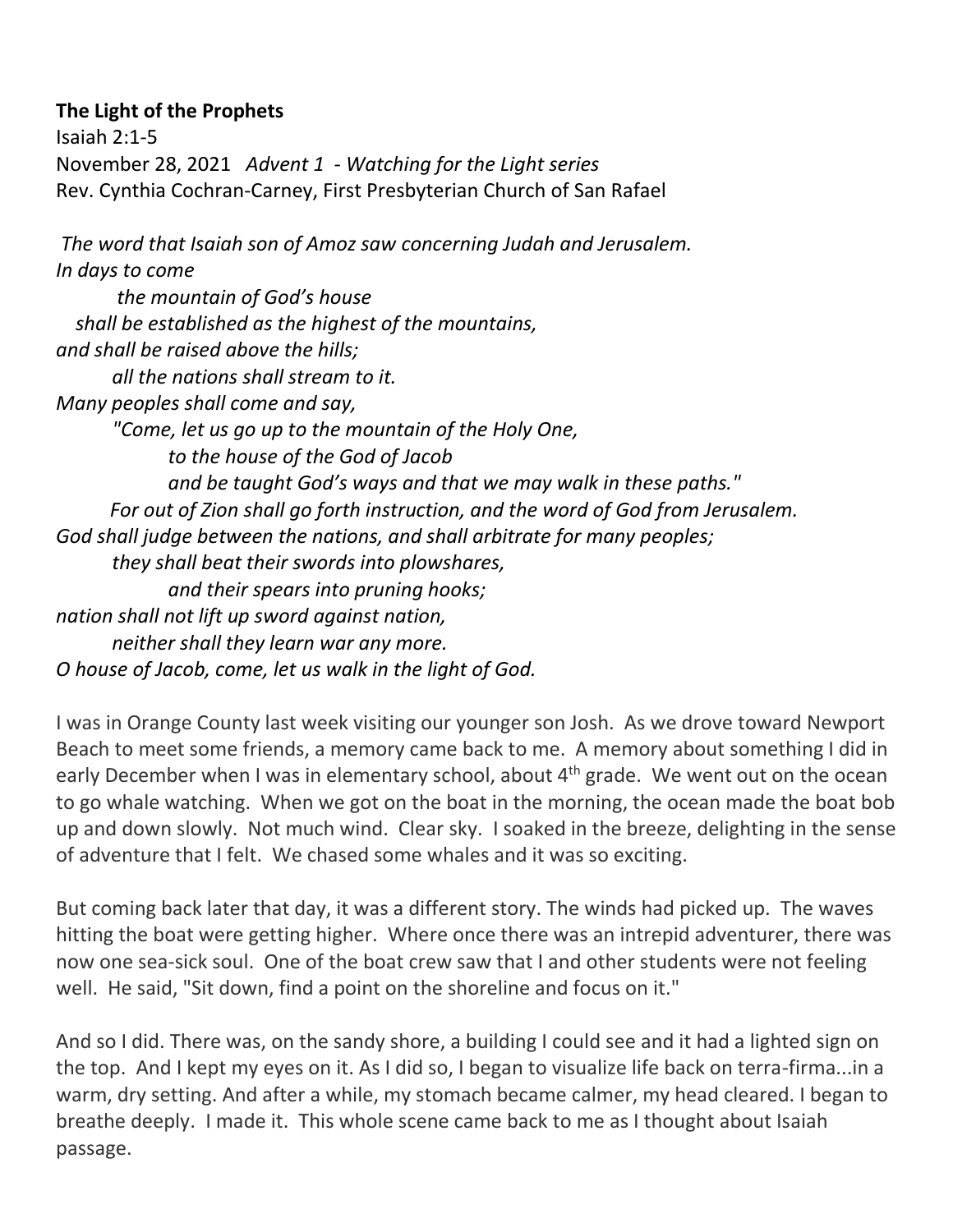The world in which Isaiah lived was a choppy, chaotic, unjust, warring world. Israel was a storm-tossed nation, threatened by the powerful Assyrians to the north and east and menaced by the Egyptians to the south and west. The king and his advisors were occupied with what they needed to do to protect themselves. Events were getting out of their control. Fear was running rampant.

Isaiah wrote these verses about 740 BC, a time when spirits were low in Judah. Many people doubted God's power to preserve the dynasty of David in accordance with the promise; others believed themselves to be invincible in the face of enemies.

There was a growing sense that people focused on their own needs and survival. And the waters stirred and stirred, and people began to sink. The neediest of the needy, orphans and widows, were neglected. Others concentrated their efforts on building bigger and stronger armadas to fight the mighty armadas of other storm-tossed nations.

But out of that turmoil, out of that storm-tossed world, there was one voice that stood out. A voice of God's voice – the Prophet Isaiah. The book we now have was probably written by a prophet by that name and later by people who wrote in the same style and calling. Isaiah often uses visual images. Listen again to beginning of the passage - "The word that Isaiah, son of Amoz, *saw* concerning Judah and Jerusalem." We don't talk that way. We would say, "The word that Isaiah, son of Amoz *heard*…"

What does it mean to *see* a word? I doubt that this was an early reference to texting or tweeting! Isaiah wanted people to see vividly in their minds and hearts . To the world that was warring and killing and groping and sinking in the angry sea, Isaiah rose up and called out:

*"Look! Focus your eyes upon the mountain of the house of the Lord...there on the shore.... For it shall rise up and be established as the highest of the mountains... And people of all races will come and say: 'Let us make our way together to the mountain of the Holy One, …, And that we may walk in God's paths.' …And they shall beat their swords into plowshares and their spears into pruning hooks... …. Walk in God's light."*

A mountain where all people would come – pilgrimage for hope and truth and unity Turning tools for war into tools for growing food A light for the path.

Was Isaiah just being a foolhardy idealist, impractical and other-worldly? Or is it possible that he was realist of his age, that this vision penetrated more deeply into the essence of reality?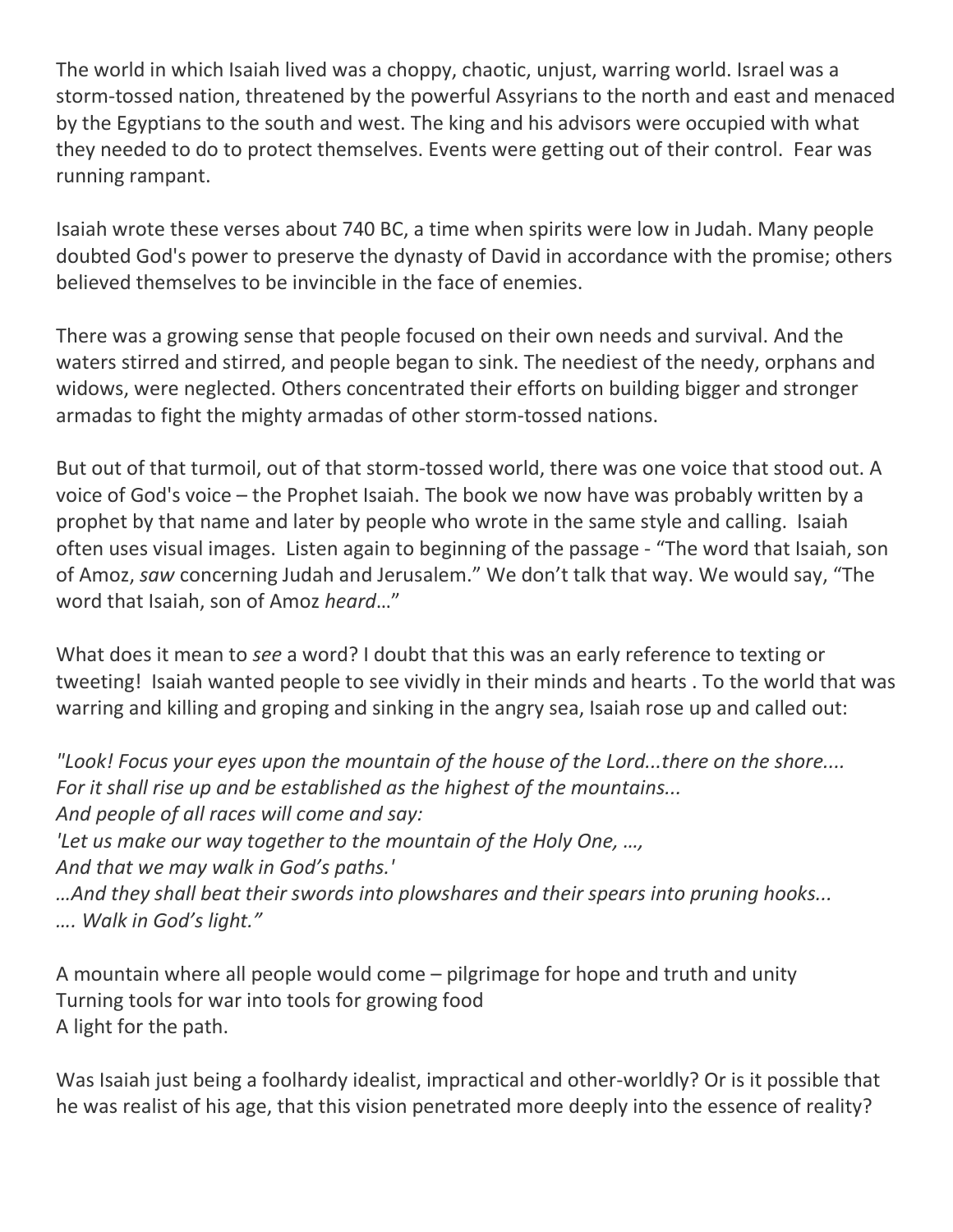He had a vision, a vision of God's vision. And the thing that separated him from the others was that he actually believed that message from God, that the sickness which overcomes us and draws us toward the myriad of our idolatries and misdirected loyalties must be stopped.

The future of our planet has always depended upon people, at least a remnant of people, fixing their hearts, minds and souls on an alternative vision...on a landmark on the shore. And without that vision, the prophet says, the people perish. Today I sense this vision of people of faith coming together – not one religion but all religious and spiritual paths. Following one light.

I think Isaiah was not simply pointing to the future. Rather, he was speaking about the present moment. Did you notice how he began this prophecy? "In days to come," reads the NRSV translation. "In days to come..." But the literal Hebrew is a bit more nuanced. "In the back of the days," or better yet, "In the midst of the present." Isaiah is suggesting that the present moment is ripe, or to use an appropriate Advent term, pregnant with God's presence.

Maybe the prophet's gift is not to see magically into the future, but to have a spirit which discerns the mystery of the present. That mystery is that our history and our lives are lived against a larger reality. The day when people "shall beat their swords into plowshares and spears into pruning hooks." Live into that vision now even as we wait and hope.

Advent is a gift to us - the darkness and hush of these weeks before Christmas. A time of preparation and awareness, a waiting that lets us feel our longing for hope.

Are we ready for Advent? We're all turkeyed out, fridge of leftovers and wonder about how to think about this Holiday season. Maybe we wanted to plunge in with lights and joy and gatherings, but are also wondering how to remain healthy and keep Covid virus from infecting holiday plans. How might we begin this journey of prayerful, joyful waiting and watching for the light? Of holding onto a vision of shalom?

The first Sunday of Advent we are invited to see how the light of Isaiah and other prophets can help us find our way. Be bold about the future. Be willing to wrestle with deeper questions in this season of shorter days and more darkness. Throughout scripture the prophets have a profound role. They speak to the people for God, telling the people what God has done, or will do; standing in the gap they interpret God to the people.

But they also raise their voices to God on the people's behalf. They interpret the people to God. They are emboldened to convey the message back and forth, the prophets are both the messengers of God and the voice of the people's true experience back to God.

Advent is also a time that is an invitation to deep honesty, to step into the shoes of the prophets- to see the world with stark candor and not be afraid to bring our fears and